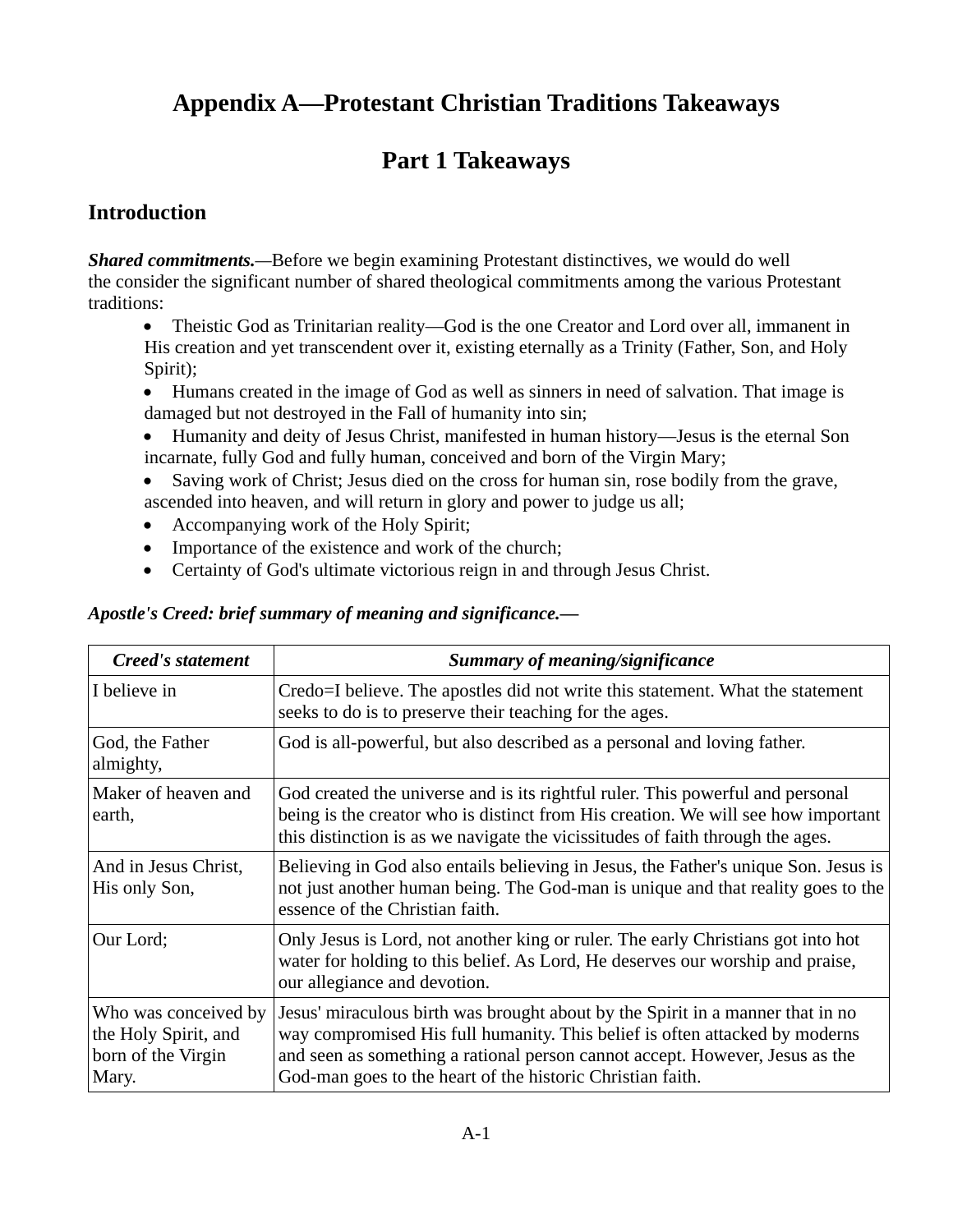| <b>Suffered under Pontius</b><br>Pilate                                        | Pilate is mentioned but not as a way to place the blame for Jesus' death on the<br>Romans, but rather to date a definite historical event. The early Christians<br>vigorously proclaimed the historicity of the events of Jesus's life. They would<br>have looked askance at distinctions between the "Christ of faith" and the<br>"historical Jesus".                                                                                                                                                                                                                                                                |
|--------------------------------------------------------------------------------|-----------------------------------------------------------------------------------------------------------------------------------------------------------------------------------------------------------------------------------------------------------------------------------------------------------------------------------------------------------------------------------------------------------------------------------------------------------------------------------------------------------------------------------------------------------------------------------------------------------------------|
| Was crucified, died,<br>and buried                                             | The Creed then moves immediately to His sacrificial death on our behalf as the<br>centerpiece of His earthly ministry. These events really happened. They were not<br>staged or made up by the fearful apostles who later died for their<br>visions/hallucinations. Jesus' death was an horrific necessity for our sins.                                                                                                                                                                                                                                                                                              |
|                                                                                | He descended into hell; $\vert$ A reference to an event cited in 1 Pt. 3:18-19? The meaning of this phrase is<br>debated.                                                                                                                                                                                                                                                                                                                                                                                                                                                                                             |
| On the third day He<br>arose from the dead;                                    | Jesus' Resurrection is asserted to be a foundational belief. It points to the<br>fulfillment of God's gracious activity for humanity and a hope for all believers to<br>be likewise raised. The Christian faith is rooted in space and time. To dismiss its<br>historical rootedness is not a matter of discarding the husk and keeping the<br>essential part of the faith, but of losing the essential part of faith altogether. Jesus<br>actually did rise. He conquered death, the first-fruits of those of us, His brethren,<br>who will rise again and by grace are destined for a glory we will share with Him. |
| He ascended into<br>heaven and is seated at<br>the right hand of the<br>Father | The right hand is a position of authority and a locale of advocacy for His own.<br>We have an advocate who can and does sympathize with our weaknesses and the<br>vicissitudes of our human condition.                                                                                                                                                                                                                                                                                                                                                                                                                |
| From thence he shall<br>come to judge the<br>living and the dead.              | The cross precedes the crown in God's saving purpose. The First Coming is as a<br>suffering servant; the Second Coming is as creation's rightful ruler and judge.                                                                                                                                                                                                                                                                                                                                                                                                                                                     |
| I believe in the Holy<br>Spirit,                                               | The promised Spirit is God's come-along-side presence in our midst. He comes<br>as comforter, guide, teacher, equipper, and advocate. The ministry of the Holy<br>Spirit has been a subject of debate among God's earthly pilgrims.                                                                                                                                                                                                                                                                                                                                                                                   |
| The holy, catholic<br>church                                                   | This is the called out people of God. It is a set apart people from the whole world<br>(catholic=universal) and throughout time. There is an against-the-world, for-the-<br>world aspect to this called out people that will be a subject of debate through the<br>ages.                                                                                                                                                                                                                                                                                                                                              |
| The communion of<br>saints                                                     | There's a oneness to this group: the same Spirit; the same Lord; the same faith;<br>the same initiation into this one group. The multifaceted manifestation of this<br>communion in our modern world has been a continuing matter of concern.                                                                                                                                                                                                                                                                                                                                                                         |
| The forgiveness of sins                                                        | Jesus has reconciled us to God, freeing us from the penalty of sin and death.<br>"What language can I borrow to thank Thee dearest Friend;<br>For this Thy dying sorrow, Thy mercy without end.<br>Oh make me Thine forever, and should I fainting be;<br>Let me never, oh no, never, outlive my love for Thee."                                                                                                                                                                                                                                                                                                      |
| The resurrection of the<br>body and the life                                   | A new life, a new body, a new creation, a new forever reality. Our faith informs<br>us that the grave is not our destination, albeit part of the journey for the vast                                                                                                                                                                                                                                                                                                                                                                                                                                                 |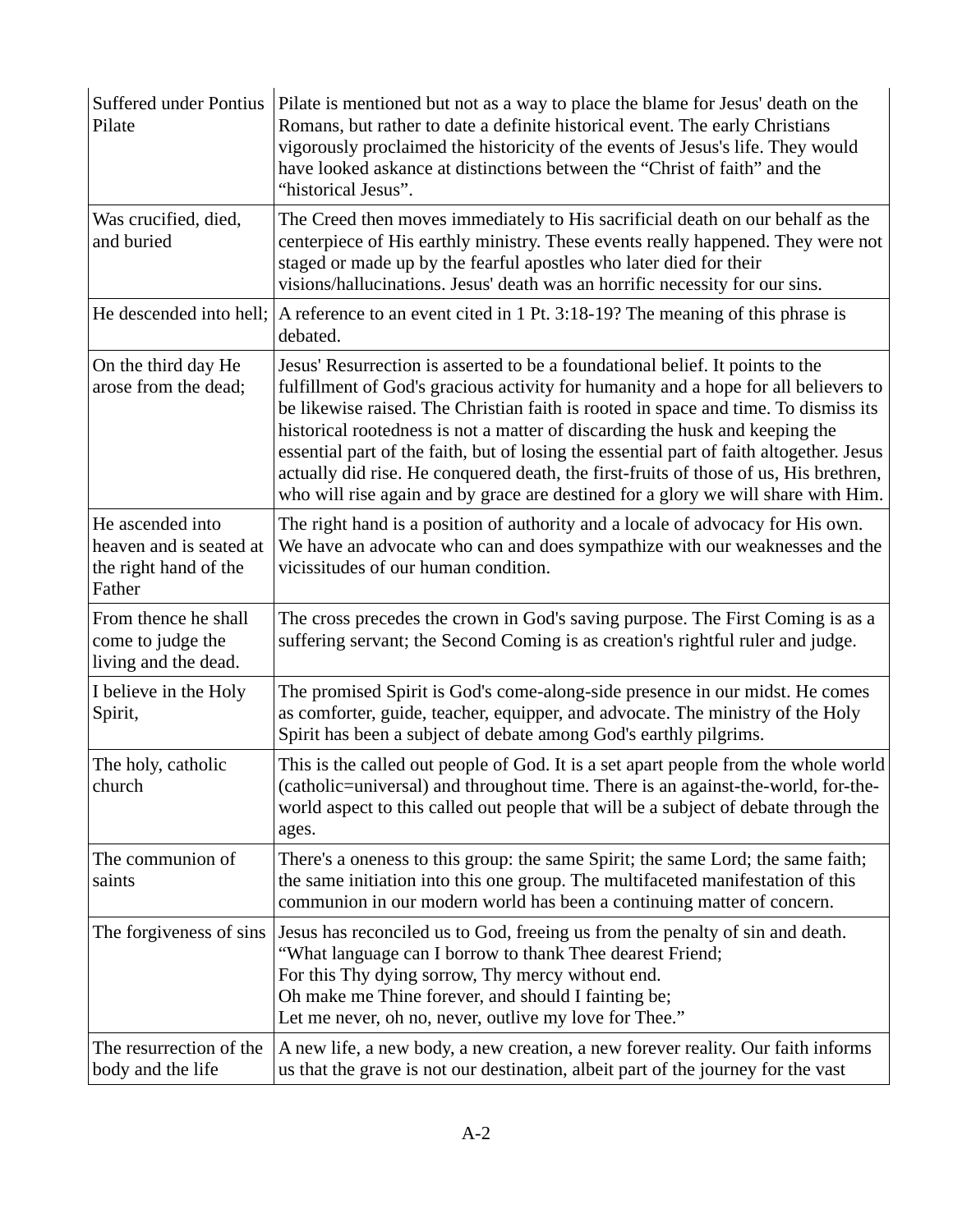#### *Sources of fragmentation*

- Monergist-synergist debate reflected in the Calvinist-Arminian divide
- Scholastic rationalism and Pietism
- Revivalism—Puritans and Methodists seek to revive Anglicanism
- "Enlightened" natural religion becomes the precursor of classical liberalism
- Modernist-fundamentalist divide
- Contextual theologies in a postmodern environment

### **Lutherans**

**Lutheran orthodoxy; the solas—These principles are embodied in the "solas" of Lutheran** theology—*sola scriptura, sola gratia, sola fide, solus Christus,* and *soli deo gloria*. .

*Justification by faith alone.—*This includes within it the three of the four solas listed above: *sola gratia, sola fide*, and (implicitly) *solus Christus*.

*Sanctification.*—The idea of "at once justified and a sinner" is central to Lutheran understanding of sanctification. Lutherans disavow any form of perfectionism. The moral life of an individual is a life lived *coram deo* (before or in the presence of God).

*Priesthood of the believer.*—Lutherans have historically promoted the idea of the priesthood of the believer. All believers are priests before God and fellow ministers to one another.

*Baptismal regeneration and justification by faith.—*For how can an infant have saving faith? The baptismal practice seems to make the church or other individuals mediators of salvation in a way that is directly comparable to Roman Catholic practice.

*Eucharist and the "real presence" of Christ.—*Lutheran insistence on the "real presence" of Christ "under, with, and in" the elements seems a mere half-step away from the Roman Catholic doctrine of transubstantiation. Non-Lutheran Protestants look askance at this doctrine.

## **Anabaptists**

*The Schleitheim Confession* reflected emphases that have characterized Anabaptism ever since:

*—*Believers' baptism and the strong objection to infant baptism as undermining the true church of repenting believers.

- *—*Church discipline to be exercised for those backsliding believers.
- *—*Congregationalism Decision-making authority rested with the local congregation.
- *—*Communion was only to be offered to the baptized.
- *—*Believers must separate from all that is not united with God in Christ.
- *—*Separation of church and state The Church is distinct from society.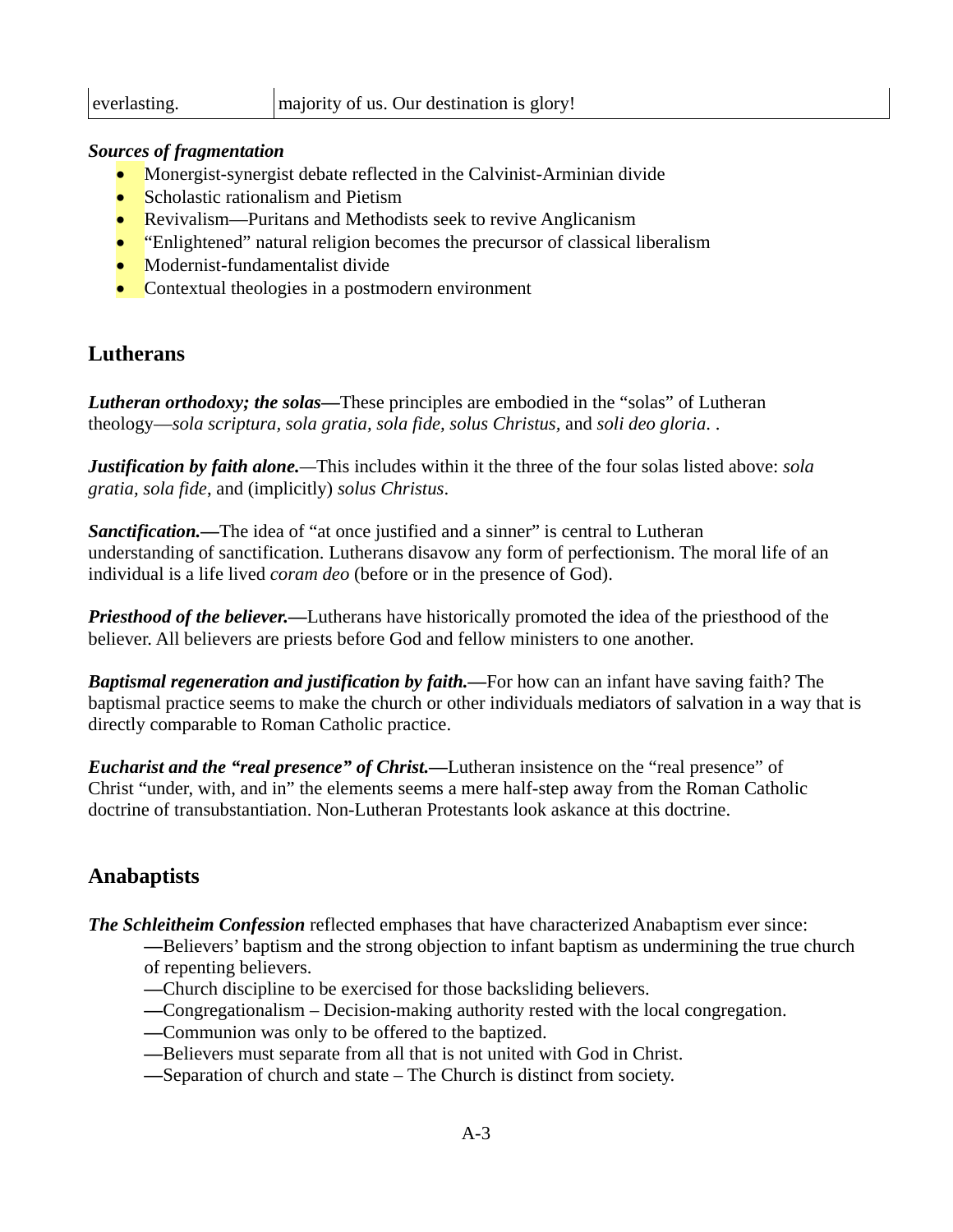*—*Opposition to the Christian use of the sword is to characterize the group.

*—*Opposition to oaths and vows—a literal obedience to Christ's admonition to "let your yes be yes and your no, no. Anything beyond this is evil."

*Church.—*This community provides a wholesome witness of life as God intends it to the world. It is in this community of discipleship that the "habits of heaven" are practiced and acquired. Biblical interpretation is best carried in the context of Christian community. This seeks to ward off the tyranny of individualistic interpretation, but in so doing this tends to insulate community conformity from biblical critique.

*Separation from the world; community discipline.—*Following Jesus is synonymous with obedience in a community setting, which will lead to a separation from the world. The concern for committed community birthed practices of banning and shunning and an insistence on lockstep community obedience that led to many divisions over the tiniest differences in community practices.

*Pacifists and nonresistance*.—This landed Anabaptists in hot water in Reformation times and beyond.

#### *Forerunners of modern ideas:*

- *—*Voluntary church membership and believer's baptism;
- *—*Freedom of religion and liberty of conscience;
- *—*Separation of Church and State;
- *—*Separation from and nonconformity with the world;
- *—*Nonresistance or pacifism;
- *—*Priesthood of all believers.

*—*Early Anabaptists were radical egalitarians; women had the same rights as men and, in theory at least, the rich and poor were treated similarly.

*Christocentric and counter-worldly challenge.—*Query whether their insistence on community conformity and obedience has trumped their Christocentricity and whether their posture of being against-the-world (in separation) has trumped their for-the-world witness.

## **Reformed**

*Sovereignty of God*—Reformed theology is constructed around the central theme of the sovereignty of God. The whole of reality falls under the supreme rule of God. God is sovereign.

The Reformed tradition seeks to be centered on God, submitted to Scripture, living and serving in a properly ordered church, committed to a transformed and edifying lifestyle, and guided by a thoroughly biblical worldview. Reformed thought seeks to be God-centered, focused on His sovereign rule and redemptive work, Word-based, with Scripture as the theological norm, salvation focused, on God' redemptive work, and comprehensive, in articulating "a faith of a grand design", encompassing state and culture, nature and cosmos.

For the Reformed tradition, the doctrine of God is the doctrine of doctrines. The Reformed tradition has rejected the notion, so common in the contextual theologies of the  $20<sup>th</sup>$  century, that human experience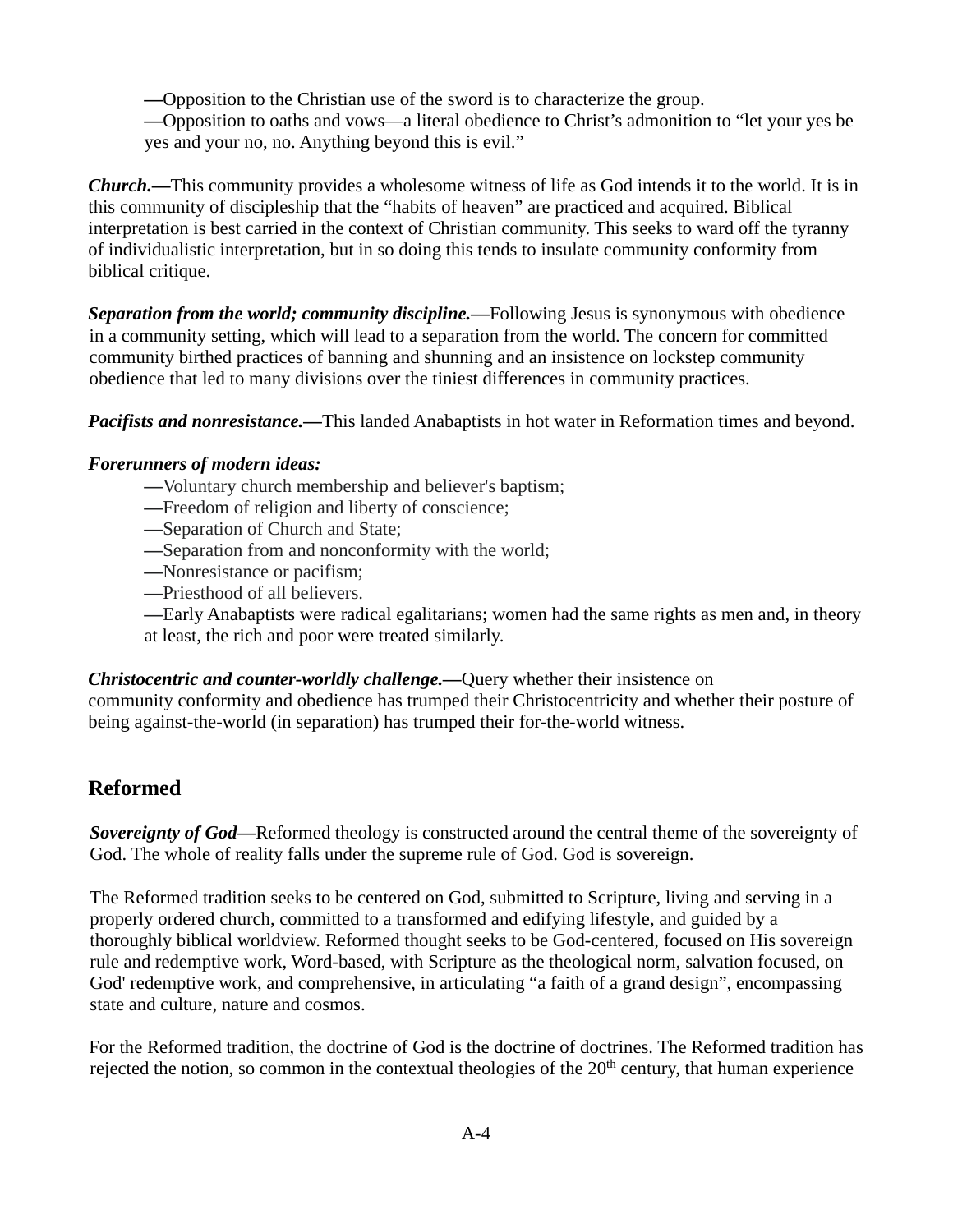constitutes a source, guiding norm, or proper starting place for theology.

*Scripture*—Reformed theological method is one in which Scripture is the uniquely supreme source and authority. That authority is fundamentally established through the witness of the Holy Spirit. It is a matter of Spirit and Word. Reformed biblical interpretation utilizes the principle of the analogy of faith, that is that Scripture is used to interpret Scripture. In addition, the Reformed tradition has long been a confessional one, but reads the Scripture under the tutelage, but never the tyranny of confessional tradition. Confessional statements are open to being modified, giving real meaning to the Reformed motto – *reformata et semper reformanda* – reformed and always reforming.

*Grace—*Reformed faith has emphasized God's grace. Salvation is in Christ alone and by grace alone. Reformed thinking encompasses God's common grace and His saving grace. By virtue of common grace, the full consequence of our human rebellion is restrained and life, though corrupted, is livable. Saving grace is both special because it saves us and is efficacious because it unerringly saves us.

*Election and predestination.—* God in eternity past chose a number of fallen creatures to be reconciled to Himself. In due time, Christ came to save the chosen. The Holy Spirit enlightens and enables the elect to believe the gospel and receive salvation. The elect cannot resist the work of the Holy Spirit nor fall away after receiving salvation. Salvation doctrine has been summarized in high Calvinistic Reformed circles by the acrostic T-U-L-I-P:

- T otal depravity;
- U nconditional election:
- L imited atonement;
- I rresistible grace;
- P erseverance of the saints

*Covenant theology.—*Reformed theologians use the concept of covenant to describe the way God enters fellowship with people in history. This framework orders God's life with people primarily in two covenants: the covenant of works and the covenant of grace.

*Spirit and Word, but light on the Spirit.*—There is a commendable emphasis on the life of the mind in the Reformed tradition. This will often take the form of worldview discussion in its quest to bring all reality into the focus of the life of faith and thinking about that faith. What isn't as apparent, or rather, who isn't as apparent, is the Spirit in this endeavor.

*Realistic assessment of human nature.—*The Reformed emphasis on the true human condition is a salutary feature of this tradition. Our lost condition is certainly not the stuff of pleasant press copy, but it is a needful emphasis in an age lost in Pollyanna assessment of human nature or the machinations of secular denials of genuine evil in our midst.

*Challenge of practical theology.—*Within the Reformed tradition, especially in America, there is a tendency to substitute correct doctrine and adherence to it as the answer to an array of spiritual issues connected with practical Christian living.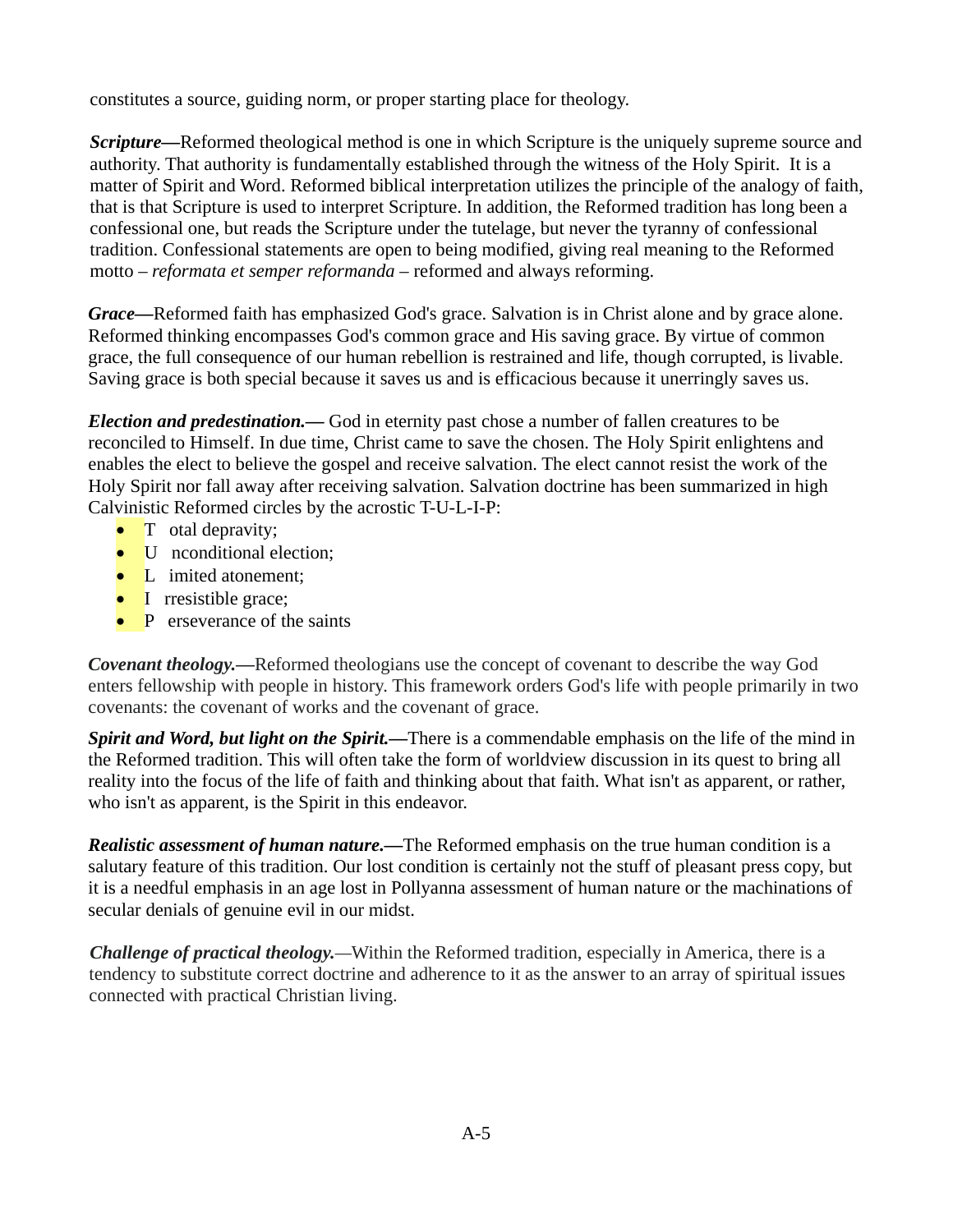## **Anglicans**

*Method or ethos rather than system.*—Instead of referring to doctrines, many Anglican theologians use terms like "attitudes" or "spirit" to describe the distinctives of their tradition. This ethos can be characterized as follows:

- Anglicanism is episcopal. Its polity is a central feature.
- Liturgical. "Anglicans do their theology to the sound of church bells."
- Tolerant. There is a willingness to tolerate for the time being at least, what appears to be error.
- Comprehensive, encompassing a wide variety of perspectives.
- Two central points of reference—the church and the sacraments.

*Liturgy as central.—*For Anglicans, the earliest theological documents are its prayer books. The *Book of Common Prayer* not only shapes Anglican piety but theology as well. A liturgically informed theology is a Scripturally based one. The principle of looking to the prayer books as a guide to the parameters of belief and practice is called by the Latin name *lex orandi, lex credendi* (the law of prayer is the law of belief).

*Scripture, tradition, and reason.*—Anglican authority has been described as a "three-legged stool", derived primarily from Scripture, informed by tradition (the practices and beliefs of the historical church), and structured by reason (the intellect and the experience of God).

*Church and sacraments.—*The church is of the utmost importance because it provides the corporate or social context for the life of faith. This group is a mixed bag, but this mixed state does not render the church unworthy or incapable of its God-given functions. The visible signs of this God-given function include the sacraments (Baptism is the sign for incorporation into the body of Christ and the Eucharist is the sign of abiding in the body of Christ), teaching (the sign of the gospel ministry of the Church), and apostolic ministry (the sign that the Church is the continuation of the ministry of the apostles).

Anglicans teach that there are three God-appointed orders of ministry: bishops, priests or presbyters, and deacons. Bishops, and only bishops, ordain priests and deacons. This is the embodiment of the Anglican belief in the historic episcopate or apostolic succession. The bishop is the living sign of the continuity of the Church and of its unity.

*Unity and catholicity*.—This is largely done by embracing ambiguity and comprehensiveness and by emphasizing its liturgy. Their emphasis on unity and their tendency to a studied doctrinal ambiguity, sometimes makes their ecumenical focus seem unprincipled.

*Worship environment.*—Their worship patterns are where the Anglicans vest and the Book of Common Prayer have nourished and inspired many a worship experience. Many also prize the Anglican aesthetic in Christian spirituality and in worship environments.

## **Baptists**

*Staunchly biblical.*—Baptists attempt to formulate their theology based on Scripture alone and approach the text in its most obvious or literal sense. They rely on the grammatical-historical method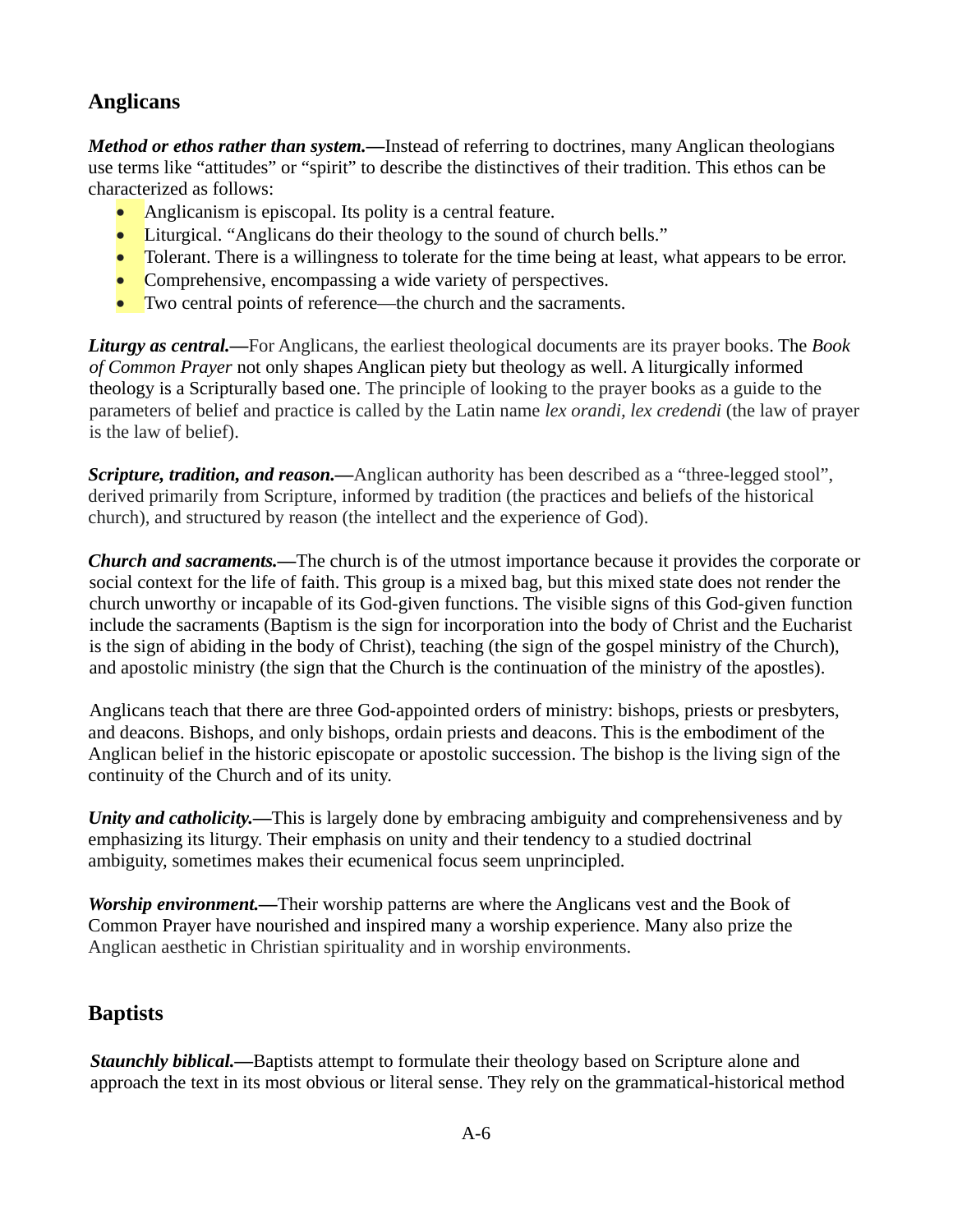of interpretation with two tendencies:

New Testament priority over the Old Testament;

• Affirmation of the believers' right and obligation to read and interpret the Bible directly, free from restraints by ecclesial or secular authorities.

*No creed but Christ.*—Baptists are stoutly anti-creedal, but care deeply about theology. No creed but Christ may echo in their halls, but the theological enterprise is a real and earnest quest for truth. Baptists place special emphasis on the role of truth (and thus theology) in the transformation of human beings.

*Characteristic beliefs.—*The Baptists emphasis on an individual's soul competency and the freedom and autonomy of the local church. With Scripture as the authoritative guide, Baptists emphasize particular doctrines:

- Sufficiency and supreme authority of the Bible;
- Autonomy of the local church from ecclesial and civil authorities;
- Regenerate church membership;
- Democratic form of church governance;
- Observance of the ordinances of believer's baptism by immersion and the Lord's Supper.
- Emphasis on evangelism and missions.
- Separation of Church and state

*Church local and universal; local autonomy.—*The church is not the sum of the local churches; rather the whole is present in each particular locale. There is no governance structure over or between churches. Each are on an equal footing.

*Believer's baptism as foundational.—*Believer's baptism follows logically from the conviction that the church consists of regenerate believers only. Baptism is a sign, a symbolic act of obedience. It does not in any way convey God's saving grace to an individual.

*Individualistic spirit—*Baptists stand for individualism above institutionalism, for the reforming prophet more than the conforming priest, for a pietism that is private and personal before it can properly become public and social. The Baptist tendency to cultivate an individualistic spirit is troubling. This manifests itself both in the way individual believers view their local church and in the way Baptist congregations view their relationship with the greater body of Christ.

*Personal over confessional or ritualistic.*—Baptist emphasis on a personal relationship with Christ in contrast to some groups stressing ritualistic Christianity is to be commended. Conservative Baptist churches are quite unapologetic in insisting that God does not have spiritual grandchildren.

*Priesthood of the believer.*—Baptists affirm and attempt to give play to the Reformation idea of the priesthood of the believer in their church life. In governance and in other arenas of service, Baptist laity sometimes have greater freedom and opportunities for service than laity in other denominations.

*Resistance to ecclesiastical hierarchy: pros and cons.—*There is a degree of wisdom in refusing to subject the local church to ecclesiastical hierarchies. A casual observer can easily see enough of ecclesiastical politics to place value in local church independence. However, that same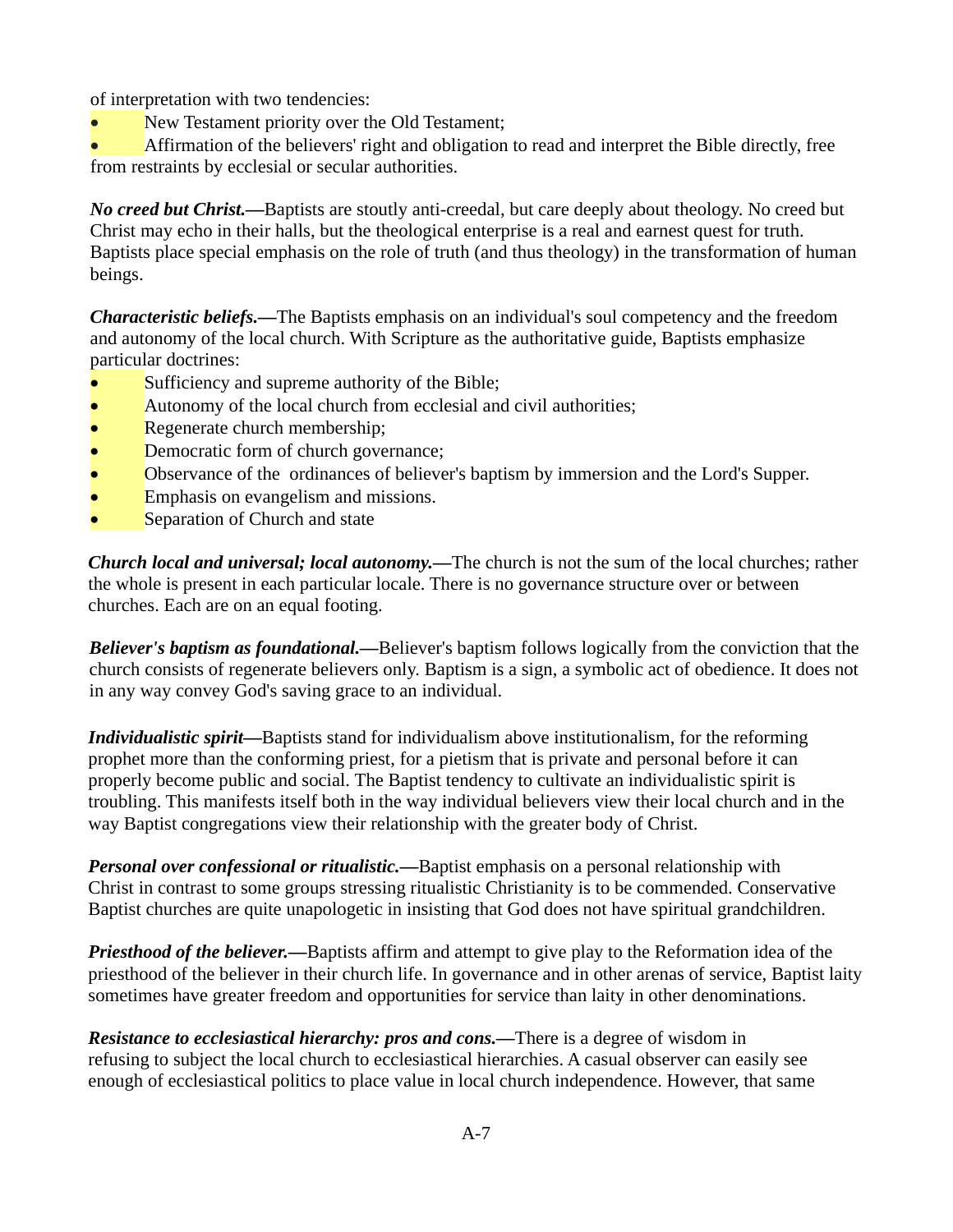observer can easily discern local conflicts begging for discerning help in their resolution by seasoned believers not embroiled in the heat of the conflict.

### **Wesleyan-Arminians**

*Practical focus—*The Wesleyan tradition has been primarily concerned with preaching the message of salvation and with teaching the principles of holy Christian living.

*Quadrilateral--sources and norms for theology.—*Wesleyans appeal to the "quadrilateral": Scripture, tradition, reason, and experience. Wesleyan preaching and teaching intends to be grounded in Scripture, informed by Christian tradition, enlivened by experience, and tested by reason.

*Anthropology.*—Reformed theology is driven by its theocentricity—the sovereign activity of God, who glorifies Himself by sending Jesus Christ to redeem His elect. Wesleyan-Arminianism is anthropocentric—God is view primarily as love. God in Christ extends His love to all people and each person must accept the personal responsibility for their response or lack thereof to that love.

*Justification by faith and entire sanctification.*—The center of Wesley's theological thought was justification by faith and entire sanctification. Perhaps his greatest influence on Christian thought and practice was his emphasis on a crisis experience in regeneration and in sanctification.

Salvation is a three step process of grace: prevenient grace (God's grace that goes before and enables fallen people to respond to His offer of salvation), justifying grace (the grace that saves), and sanctifying grace (the grace that completes or perfects one in the love of God). The believer should seek this sanctifying grace, or what Wesleyans describe as entire sanctification. The call to sanctified holiness is also a characteristic of the Wesleyan tradition. Imputed righteousness in justification must become imparted righteousness in sanctification.

*Prevenient grace.*—Prevenient grace is universal benefit of the atonement, available to every human being. People are fallen and corrupt in their nature and therefore morally helpless in themselves. However, they are also recipients of this helping grace in Christ whereby they are made capable of responding to the gospel, assuring the salvation of infants and those beneath the age of reason, and restoring a sufficient degree of moral ability to permit moral action in real freedom.

*Problem of assurance*.—Assurance of salvation was/is a major pastoral concern. The Arminian understanding allows for the possibility of a final apostasy and that has loomed large in Wesleyan thought and pastoral concern.

*Tendency to theological drift.—*Arminianism was born in reaction to Reformed scholasticism and as a movement drifted in many ways into Socinianism, unitarianism, and legalistic moralism. Arminius emphasis on inductive exegesis was not continued by his successors in a full-orbed way. They drank deep of the rationalism of the Enlightenment and progressively abandoned the supranaturalism of Christianity and developed an undue optimism concerning human nature.

*Earnestness for holy living.—*The Wesleyan holiness doctrine of entire sanctification is problematical.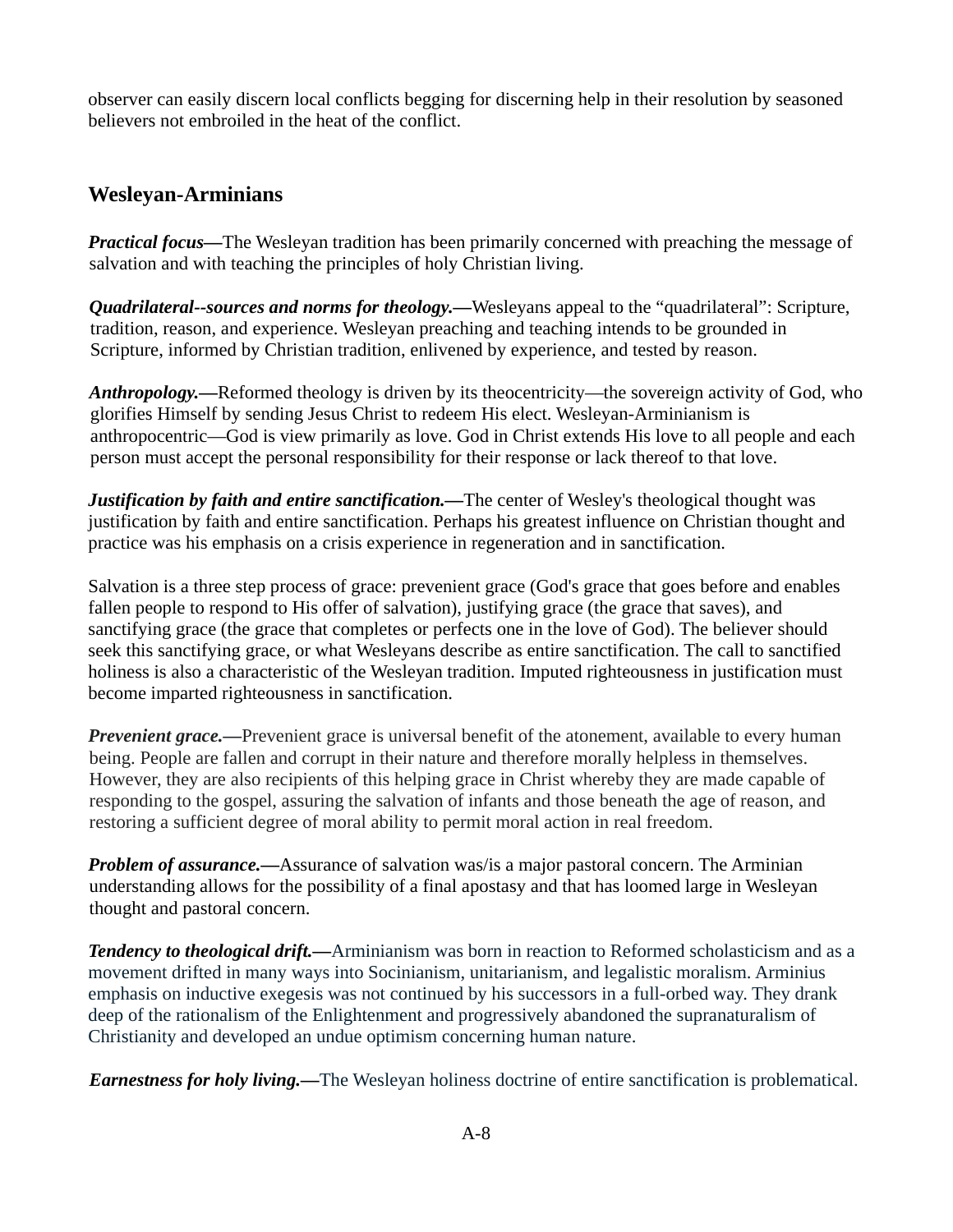On the one hand, it has inspired an earnestness for holy living in generations of believers. On the other hand, it leads to an understanding of sin as conscious acts of willful disobedience to known law falls far short of the biblical picture and tends to treat sin as isolated acts rather than as a condition of radical fallenness. This idea of Christian perfection, flawed as it is, also produced an even more flawed concept that the sanctified person never sins.

*Forefront on issues of social engagement*.—The genius of the Wesleyan revivals was this tradition's ability to meet people where they were. That led them to be engaged in the practical issues of people's lives in a far more effective than with the Anglican tradition generally. It has also tended to lead them to a reductionism, where the gospel was reduced to people's immediate socials needs and issues.